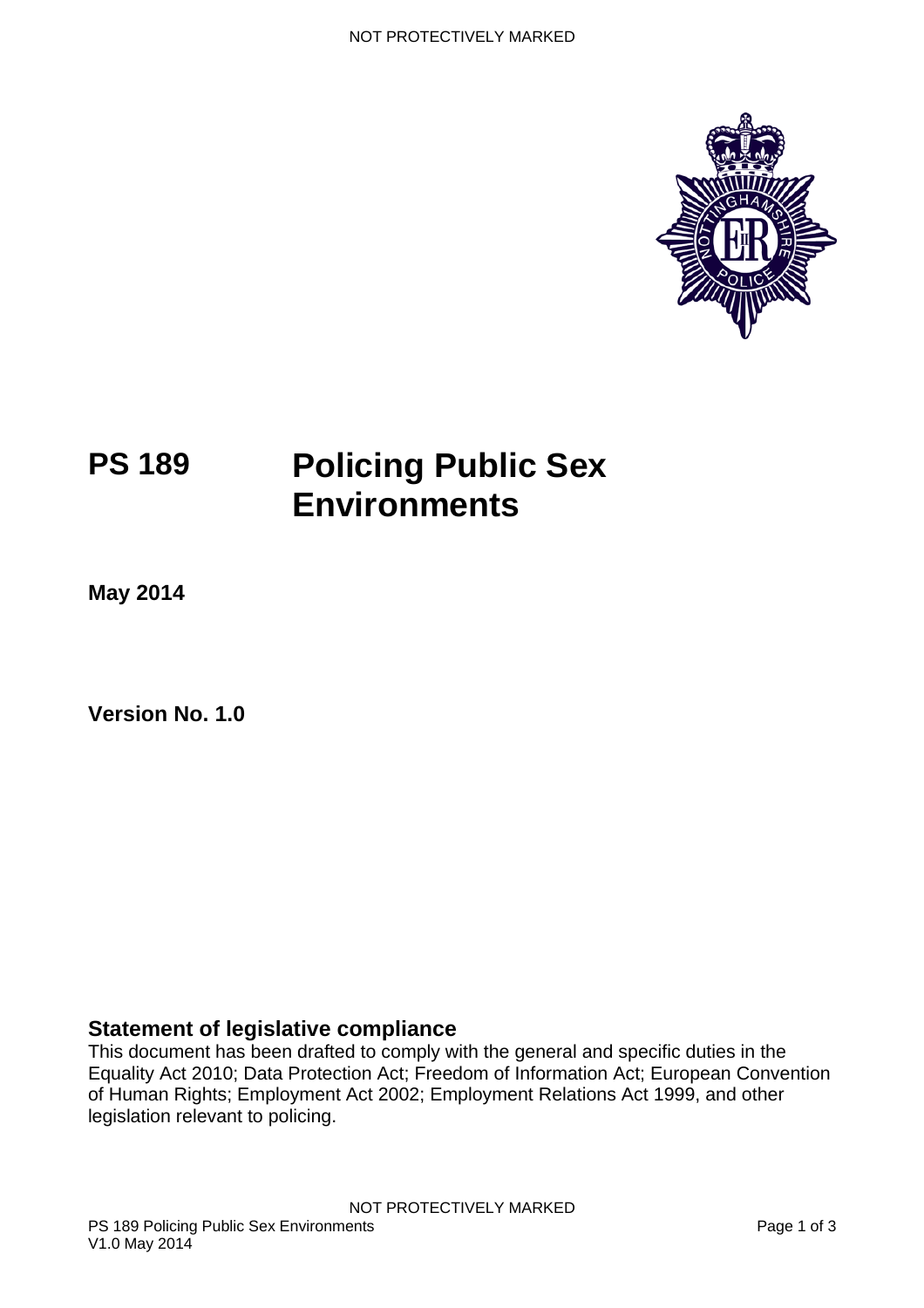# **Table of Contents**

#### <span id="page-1-0"></span>**Aims and objectives of the policy**

This policy is to set out the considerations and actions to be taken by Nottinghamshire Police when dealing with complaints of sexual activity in Public Sex Environments (PSE's). It has been devised to demonstrate a clear and transparent procedure for dealing with sexual activity in PSE's by both men and women, mixed couples, transgender persons, same sex couples and groups.

## <span id="page-1-1"></span>**Policy statement**

Sexual behaviour in a public place can cause offence to those who unwittingly witness it and it may result in people feeling intimidated when using public places and facilities. The use of public and open air environments for sexual activity is an emotive subject on which many people have strong views. Stereotypical views characterise people from certain social groups as more or less likely to engage in such activity.

It is recognised that this has historically been a sensitive and emotionally charged subject for those affected by and engaged in such behaviour. However, respecting the confidentiality of those involved is of paramount importance.

In line with the Crime and Disorder Act, Nottinghamshire Police will adopt a problem solving partnership approach to resolve issues of public sex locations.

It is also important that a fair and reasonable police response to such activity is carried out in the general public interest.